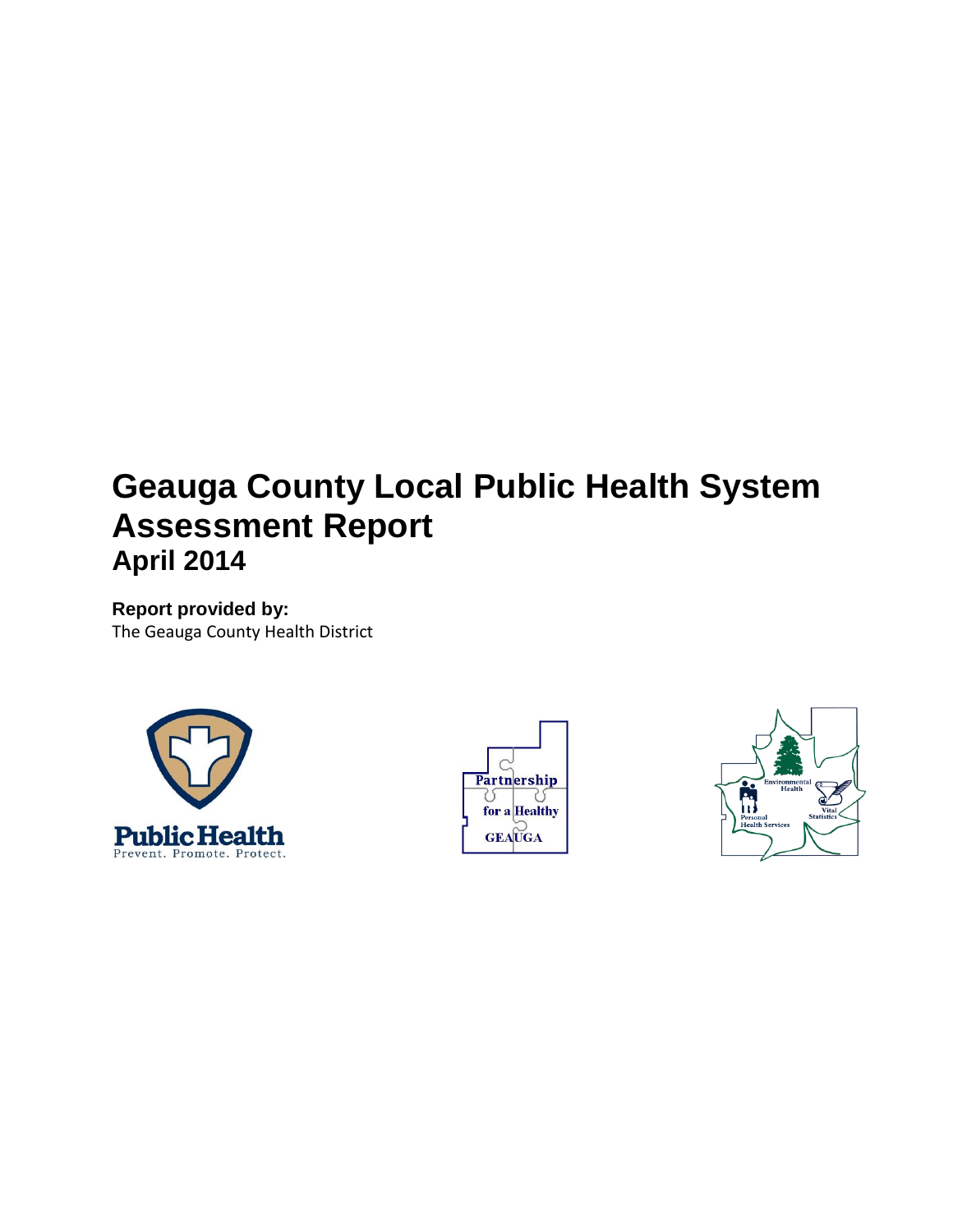# **Table of Contents**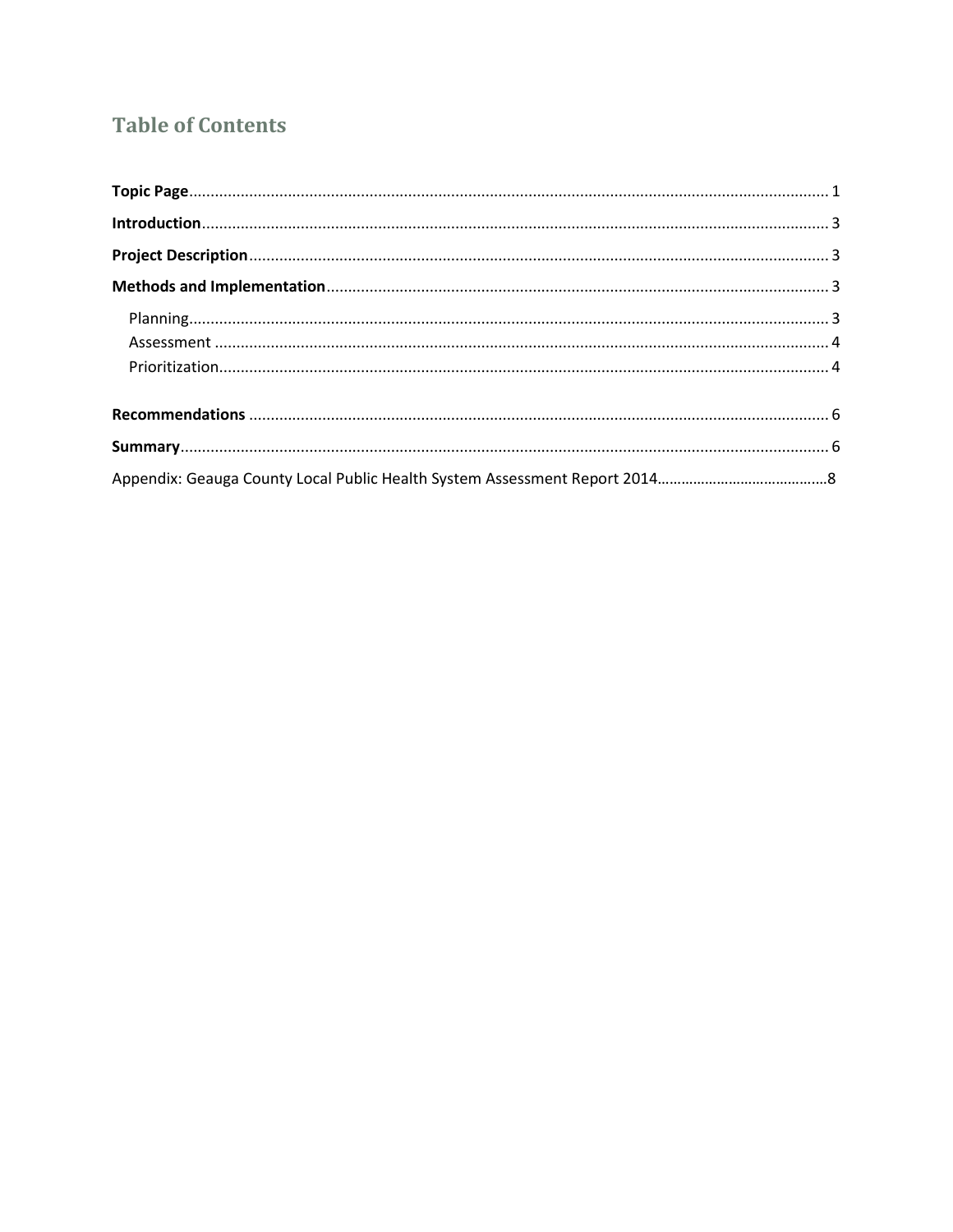#### **INTRODUCTION**

This report provides a summary of the Local Public Health System Assessment (LPHSA) conducted in Geauga County, Ohio. The main body of the report provides a summary of the LPHSA project and processes, highlights of assessment findings, and recommendations. Appendix A is the Center for Disease Control and Prevention's full assessment report which provides a detailed, comprehensive overview of findings. Appendix B contains the discussion notes from the LPHSA which may provide additional context to the quantitative data presented in this report.

The results of this report are important to the PHGC as they look to improve the overall health and wellbeing of Geauga County residents. The PHGC has a role in interpreting and assigning meaning to the results as part of the overall community health assessment project. Four recommendations are provided at the end of this report for guidance and consideration moving forward.

#### **PROJECT DESCRIPTION**

In the Fall of 2013 the Partnership for a Healthy Geauga County (PHGC), with support from the Geauga County Health District (GCHD), undertook an initiative to conduct an assessment of the public health system in Geauga County. This Local Public Health System Assessment (LPHSA) utilizes the Mobilizing Action through Planning and Partnerships (MAPP) process as a framework. The LPHSA is one of four assessments conducted as part of the MAPP process and is a component of the National Public Health System Performance Standards Program (NPHPSP). The PHGC serves as the steering committee for the 2014 Geauga County MAPP project. The Geauga County Health District was the primary agency responsible for the implementation and facilitation of the LPHSA. Sixty members of the PHGC who collectively represented over 37 different public health system contributors participated in the assessment on April 24, 2014.

#### **METHODS & IMPLEMENTATION**

#### *Planning*

The planning phase for the Geauga LPHSA began in September 2013. The assessment was conducted using NPHPSP guidelines. Additional factors considered during planning included anticipated schedules of participants, overall project deadlines, and PHGC member expectations. Stakeholders and public health partners were listed and targeted for recruitment. Participants were also recruited from PHGC membership. A venue for the assessment was selected in November 2013 with the event date and time. Notices regarding the assessment were disbursed in February with a save the date to the PHGC membership and additional targeted stakeholders. Recruitment continued until the day of the assessment April 24, 2014 with the actual invitation sent March and follow-up phone calls and emails sent two weeks prior to the event.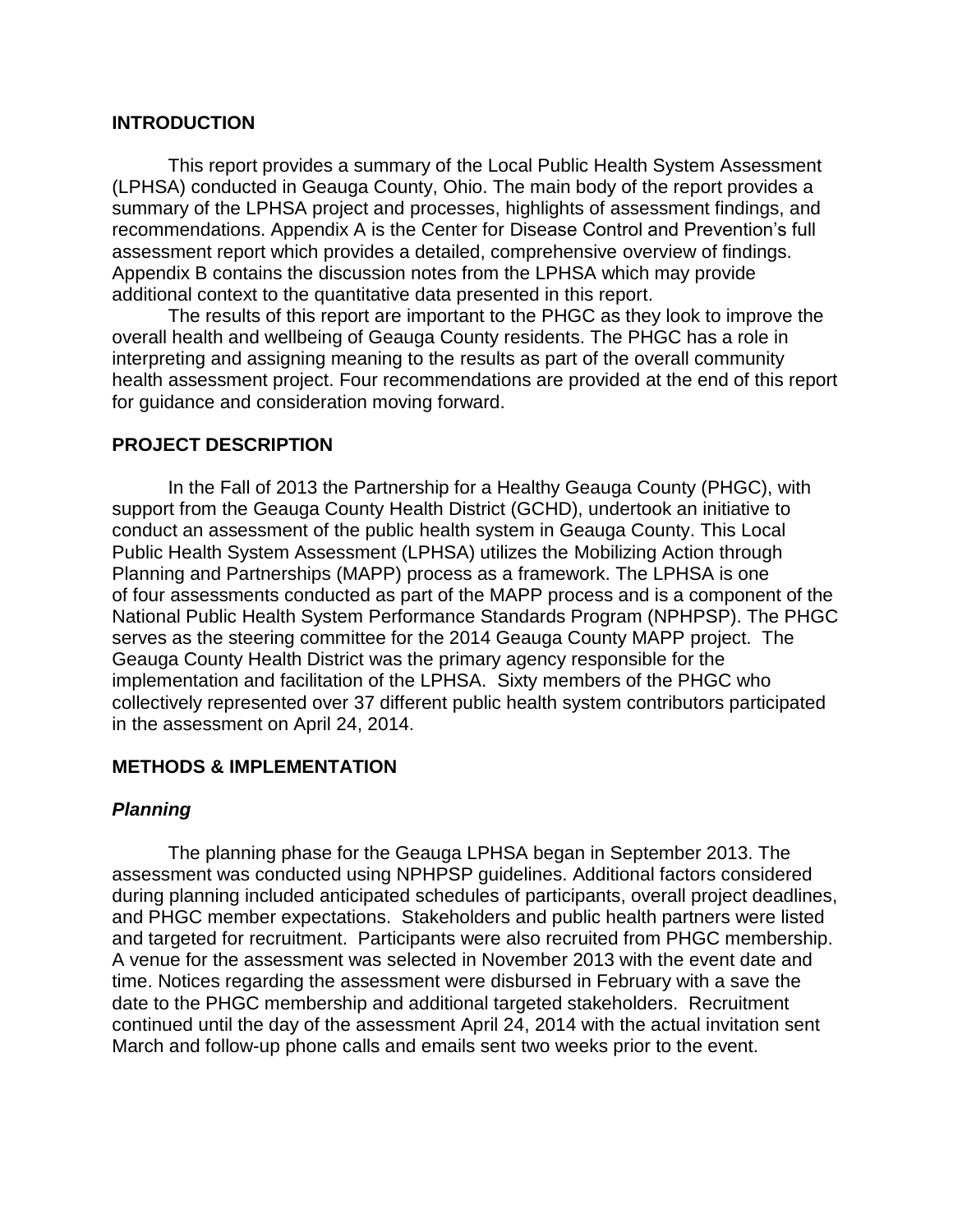# *Assessment*

The assessment was held on April 24, 2014 from 9:00 A.M. to 2 P.M. at the Geauga County Library Administration Building in Chardon, Ohio. The day began at 9am with an introduction and briefing of the days schedule and events with members being assigned to particular breakout rooms. Each group consisted of 15-20 people and ran simultaneously throughout the day; each group focused on a different EPHS. The GCHD assigned PHGC members to small groups based on NPHPSP guidelines, and on participant preference and availability. At the start of each session, the facilitator briefly introduced participants to the assessment purpose and process. Once familiar with the process, the group began the assessment of their assigned Essential Service. Consensus responses were the goal; when consensus was not reached readily, a majority vote was taken. Discussion was encouraged and final votes and comments were recorded for all groups. (See Figure 1 on next page for a summary of performance scores by EPHS.) Each small group was facilitated by a GCHD staff member. The GCHD also provided scribes for each group who were responsible for capturing the performance scores as well as discussion notes. Participant evaluations were conducted to gauge satisfaction with the assessment experience. Figure 1, shown below, displays the average performance score for each EPHS, along with an overall average score across all 10 EPHS. (Note: Performance scores for each model standard within the EPHS is provided in the CDC-generated report located in Appendix A.) Examination of these performance scores provides an immediate sense of the local public health system's greatest strengths and weaknesses. Caution should be taking when reviewing these scores. A low performance score does not necessarily indicate that improvement is warranted. Conversely, a high performance score does not indicate that improvements are not necessary. System partners should review and discuss these performance scores, along with the associated priority ratings (presented in the next section), to make meaning of the results and identify potential strategies for system-level improvements.

# *Prioritization*

Priority rating has been determined and is listed in table 2 on page 10 in the Local Assessment Report. Below is Summary table for priority ratings for Geauga County.

| Model Standard              | Priority         |
|-----------------------------|------------------|
| 5.1 Governmental Presence   | <b>Very High</b> |
| 5.2 Policy Development      |                  |
| 5.3 CHIP/Strategic Planning |                  |
| 5.4 Emergency Plan          |                  |
| 3.2 Health Communication    | High             |
| 3.3 Risk Communication      |                  |
| 6.1 Review Laws             |                  |
| 6.2 Improve Laws            |                  |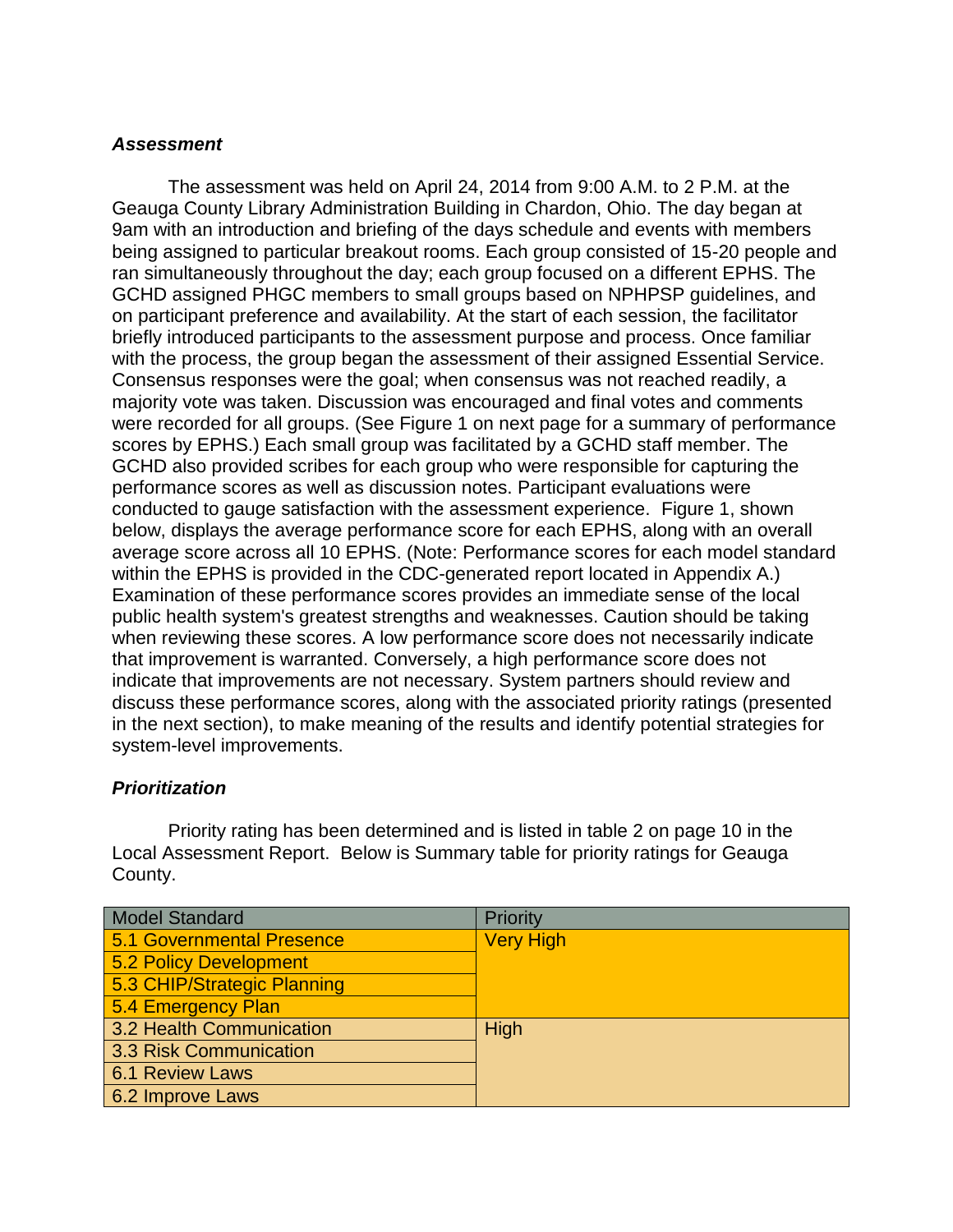| 6.3 Enforce Laws                         |           |
|------------------------------------------|-----------|
| <b>7.1 Personal Health Service Needs</b> |           |
| 7.2 Assure Linkage                       |           |
| 2.1 Identification/surveillance          | Mid-Level |
| 2.2 Emergency Response                   |           |
| 2.3 Laboratories                         |           |
| 3.1 Health Education/Promotion           |           |
| 4.1 Constituency Development             |           |
| 4.2 Community Partnerships               |           |
| 8.1 Workforce Assessment                 |           |
| 8.2 Workforce Standards                  |           |
| 8.3 Continuing Education                 |           |
| 8.4 Leadership Development               |           |
| 9.1 Evaluation of Population Health      |           |
| 9.2 Evaluation of Personal Health        |           |
| 9.3 Evaluation of LPHS                   |           |
| <b>10.1 Foster Innovation</b>            | Low       |
| 10.2 Academic Linkages                   |           |
| 10.3 Research Capacity                   |           |

Priority levels were selected based on the following:

- 1. Perception of strength or weakness within the agency, if an agency felt they were strong or weak in that particular model standard it affected the priority level.
- 2. Comfort level of the model standard, inexperience that agencies have dealing with model standards can also affect the priority level that they issue.
- 3. Baseline information; participating agencies were told that being this is the initial LPHSA for Geauga County the priorities can and will change as we continue the assessment process in the years to come.

Also worth mentioning agency contribution scores from table 2. This column represents the Local Health Department (LHD) contribution dealing with each model standard, for instance a score of 100 would indicate the highest level of contribution to that model standard. Out of the 30 model standards the average contribution score was 57.5%. The performance score represents the consensus of participating agencies toward the model standard, the average overall score was 59.1%

Table 3 page 14 illustrates the model standards with the highest rankings by lowest performance score and highest priority rating. Quadrant A (highlighted in yellow) is the highest priority model standards followed by Quadrant B, C, and D. Referring to these quadrants in the improvement plan will be important.

Table 4 page 15 is a summary of contribution and performance scores by the model standard with quadrant A indicating the highest LHD contribution with a low performance score.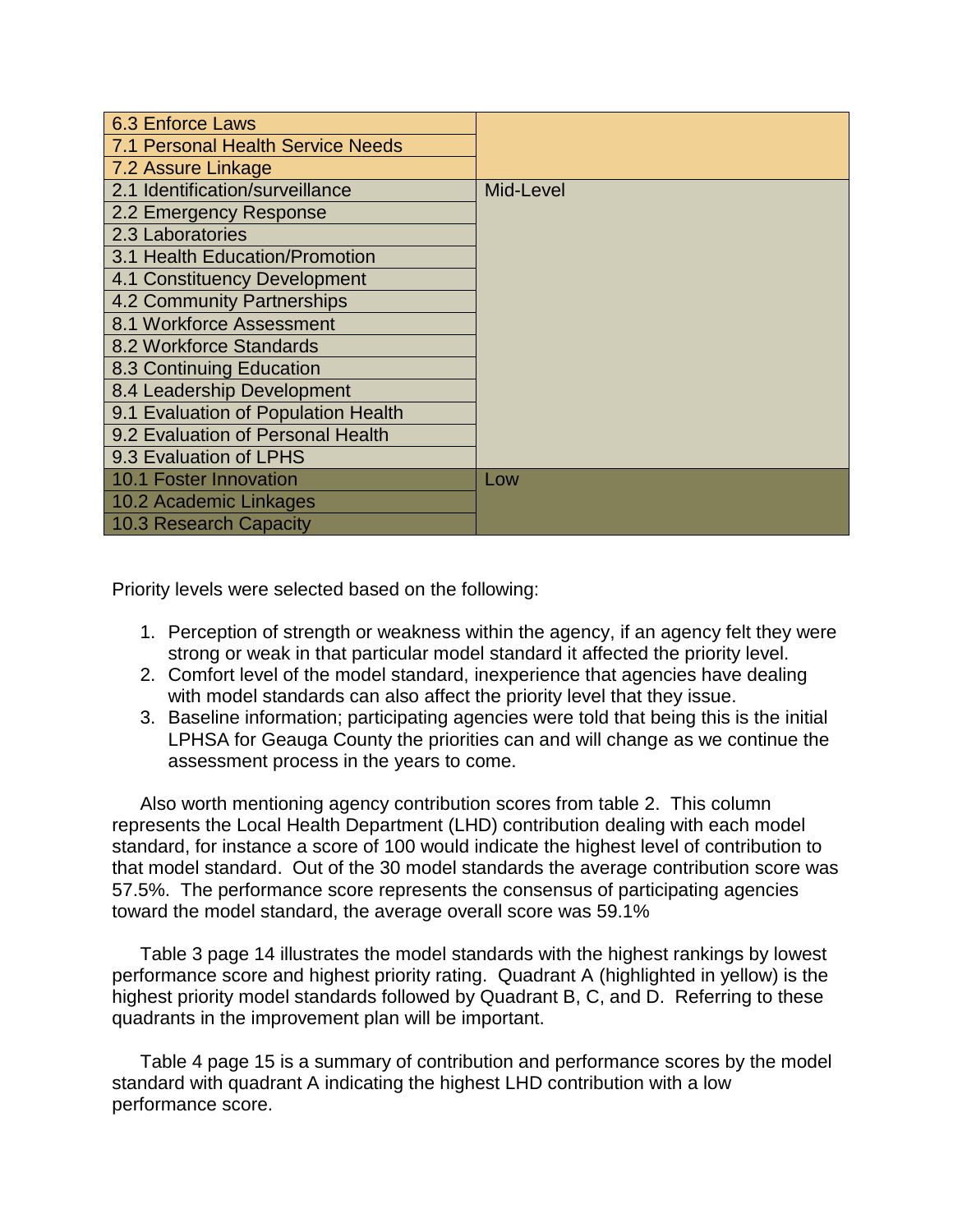# **RECOMMENDATIONS for Geauga County**

The following four recommendations are provided for guidance and consideration. 1) Consider the LPHSA performance scores in conjunction with the priority ratings. Those model standards with low performance scores and priority rating scores  $\geq 7$  may provide the greatest and most immediate opportunity for improvement. These include:

- a. Model Standard 8.1 Workforce Assessment
- b. Model Standard 5.1 Governmental Presence
- c. Model Standard 5.3 CHIP/Strategic Planning
- d. Model Standard 7.1 Personal Health Service Needs
- e. Model Standard 7.2 Assure Linkage
- f. Model Standard 8.4 Leadership Development
- g. Model Standard 8.3 Continuing Education
- h. Model Standard 8.2 Workforce Standards

2) Compare LPHSA priorities with the data collected through the other three MAPP assessments. Cross walking the priorities from each assessment may reveal themes that could become priorities for the overall Community Health Improvement Plan.

3) Review the discussion notes generated during the system assessment and subsequent prioritization meeting. These discussion notes (Appendix B) will provide additional context to the quantitative data presented in this report and may also reveal specific strengths, weaknesses, and opportunities for improvement related to identified LPHSA priorities. This information may also be useful as the PHGC identifies specific action steps to address Community Health Improvement Plan priorities.

4) Share this report with PHGC members, other system partners, and the community at large. Participants invested their time and best thinking to this assessment process; many expressed enthusiasm for the process, networking, and opportunities that were identified. These results can be used to identify system level improvements and inform Community Health Improvement Plan priorities, but can also be used by individual system contributors when considering their own agency's performance and contributions to the public health system.

# **In Summary**

The Geauga County Local Public Health Systems Assessment 2014 had 60 participants from 37 different Geauga County Agencies represented. These agencies included: The Geauga County Public Library, Geauga County Health District, Geauga County Medical Reserve Corp, Geauga County Mental Health Board, Humane Society, Geauga County Department of Emergency Services, Department on Aging, Job and Family Services, Sheriff's Dept, West Geauga Schools, Starting Point, Family Planning, Middlefield Care Center, Metro Housing Authority, Village of South Russell, Kent State University,